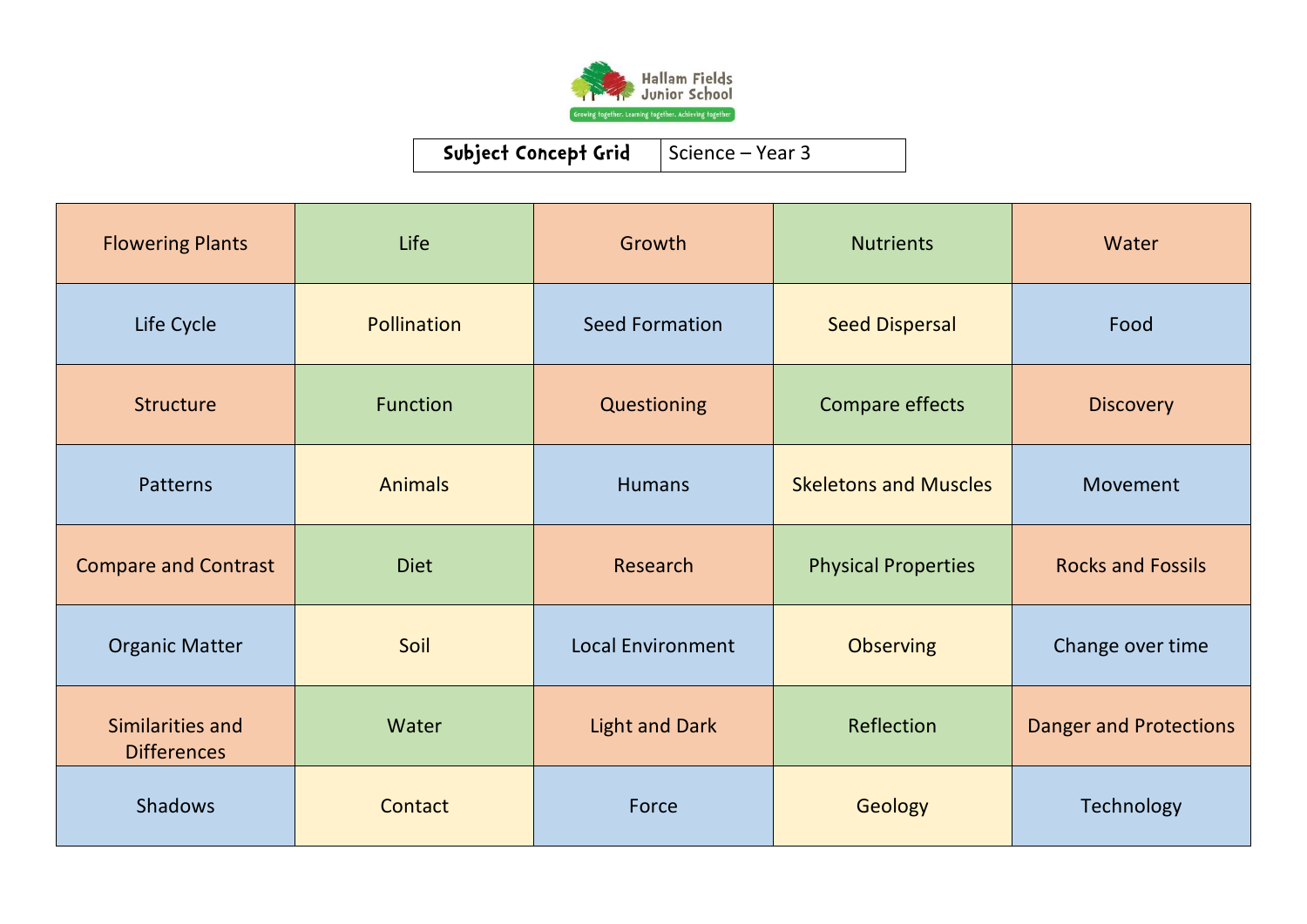

| <b>Groups</b>            | <b>Explore</b>         | Classification                                       | <b>Living Things</b>                       | <b>Local and Wider</b><br>Environment |
|--------------------------|------------------------|------------------------------------------------------|--------------------------------------------|---------------------------------------|
| <b>Dangers</b>           | Questioning            | <b>Flowering and Non-</b><br><b>Flowering Plants</b> | Human Impact                               | Ecology                               |
| Deforestation            | <b>Keys</b>            | Observation                                          | Research                                   | <b>Digestion</b>                      |
| <b>Humans vs Animals</b> | <b>Teeth and Mouth</b> | Construct and Interpret                              | <b>Producers, Predators</b><br>and Prey    | Comparing                             |
| <b>Materials</b>         | Cycles                 | Conservation                                         | Properties                                 | <b>Matter</b>                         |
| Survival                 | Temperature            | <b>Water Cycle</b>                                   | <b>Evaporation and</b><br>Condensation     | <b>Substances</b>                     |
| Sound                    | Vibrating              | A Medium                                             | <b>Patterns</b>                            | Pitch                                 |
| Volume                   | Electricity            | Circuit                                              | <b>Conductors and</b><br><b>Insulators</b> | <b>Resources</b>                      |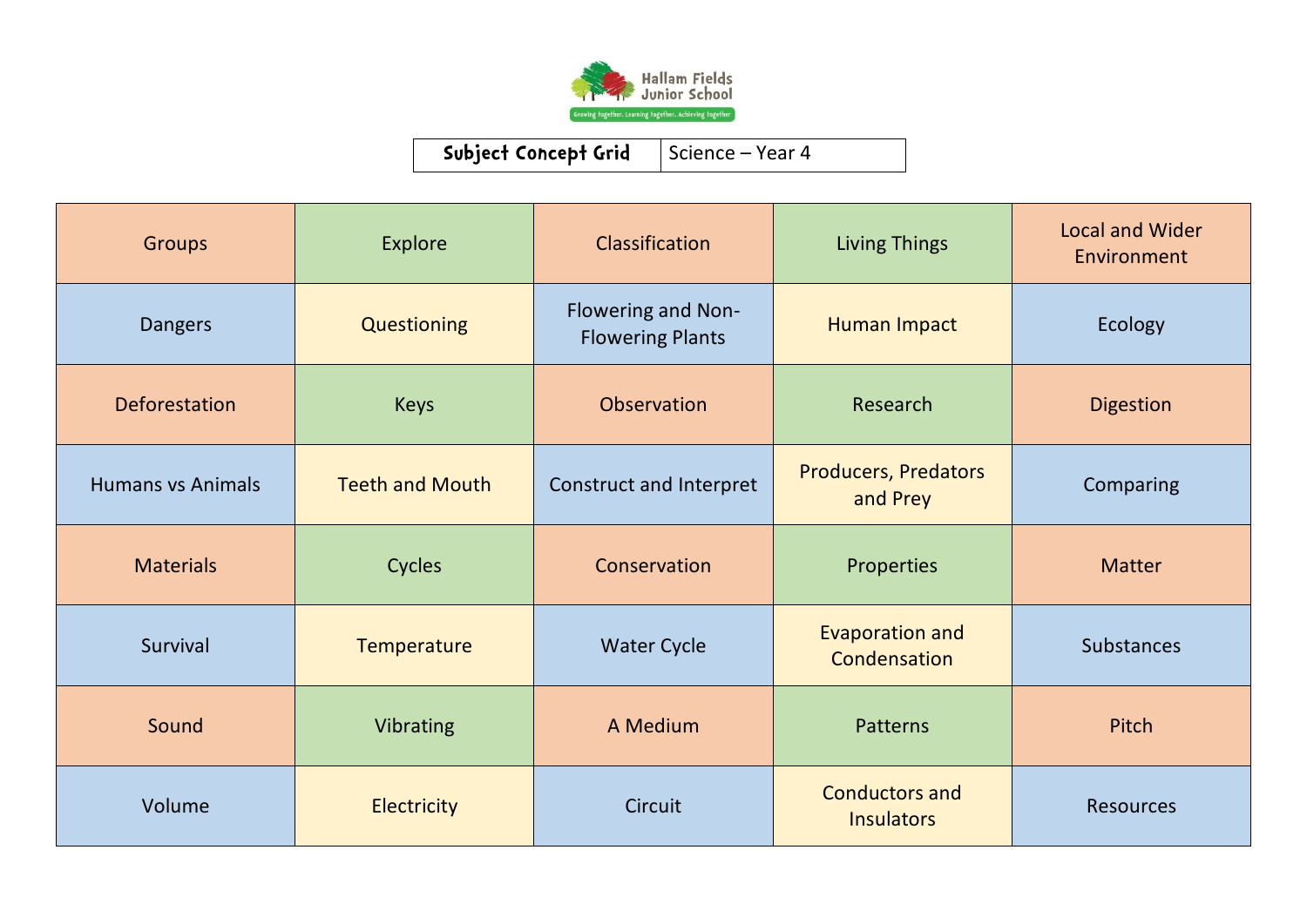

| Life Cycles                            | Reproduction                                            | Life Processes               | <b>Local Environment</b>           | <b>Naturalists</b> |
|----------------------------------------|---------------------------------------------------------|------------------------------|------------------------------------|--------------------|
| <b>Animal Behaviourists</b>            | Observing and<br><b>Comparing</b>                       | <b>Pertinent Questioning</b> | <b>Human Development</b>           | Puberty            |
| <b>Gestation Periods</b>               | Properties                                              | <b>Forces</b>                | Substances and<br><b>Solutions</b> | Separation         |
| Comparative and Fair<br><b>Testing</b> | <b>Reversible and Non-</b><br><b>Reversible Changes</b> | Magnetism                    | <b>Chemical Changes</b>            | Earth              |
| <b>Space</b>                           | Solar System                                            | Movement                     | Rotation                           | <b>Forces</b>      |
| Gravity                                | <b>Mechanisms</b>                                       | Interaction                  | <b>Behaviour</b>                   | Systems            |
| Invention                              | <b>Technology</b>                                       | <b>Progress</b>              | <b>Discovery</b>                   | Survival           |
| Variables                              | Precision                                               | <b>Diagrams</b>              | Prediction                         | Evidence           |